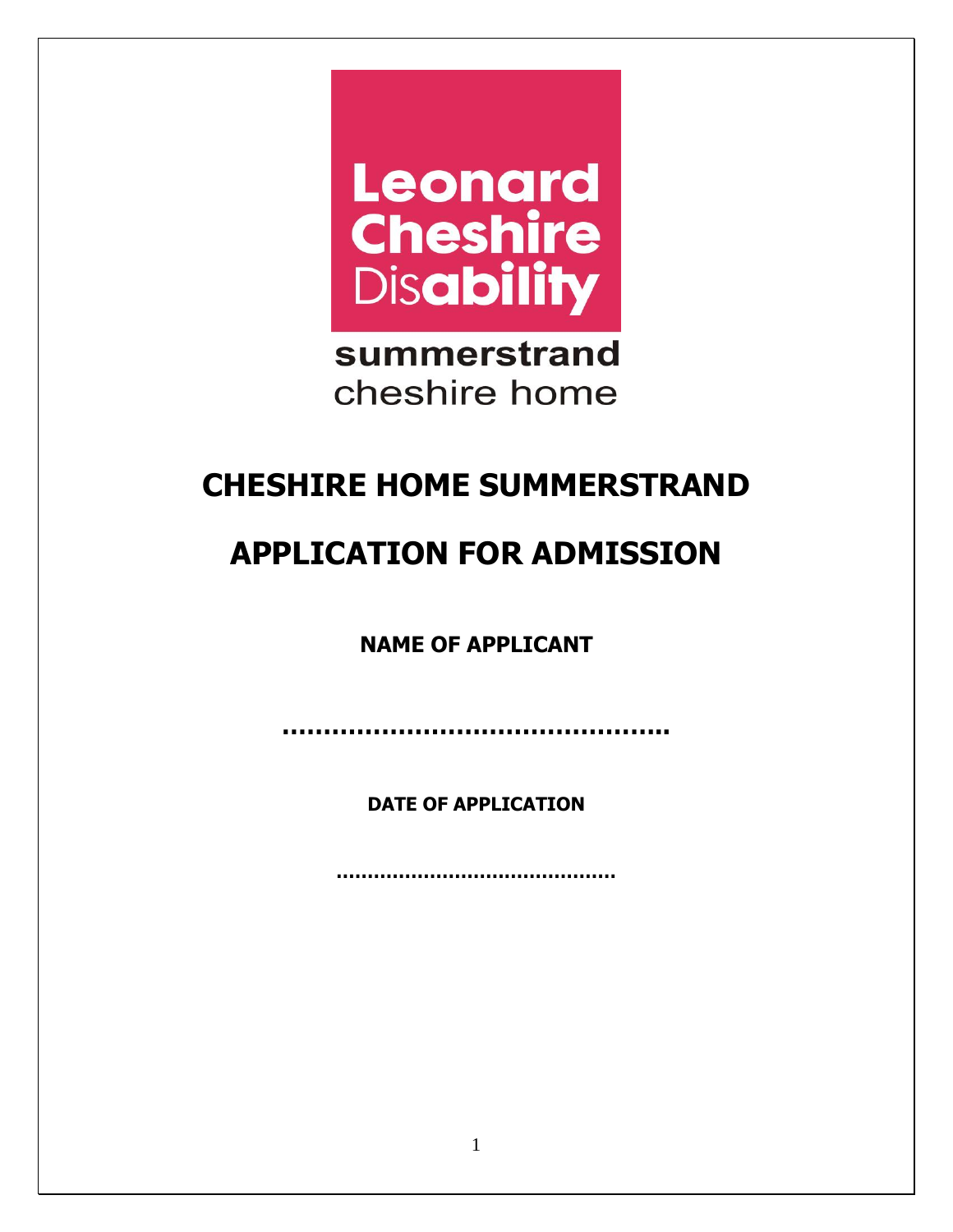# **CONTENTS**

- Introduction to Cheshire Home Summerstrand and Admittance Criteria
- Personal Information and Application for Admission
- Medical Report and Disability Assessment (to be completed by medical practitioner)
- Covid Vaccinations
- Medical Aid Details
- Financial Declaration
- Consent and Indemnity Form
- Funeral Policy (where applicable)
- Management and Opportunity

All sections to be read and completed, where necessary, in full. Applications to be hand delivered or emailed to [managerchs@cheshirehomes.co.za](mailto:managerchs@cheshirehomes.co.za) Please ensure all documents are completed in full.

### **\*\*Please submit a valid Covid-19 Vaccination Certificate upon application.**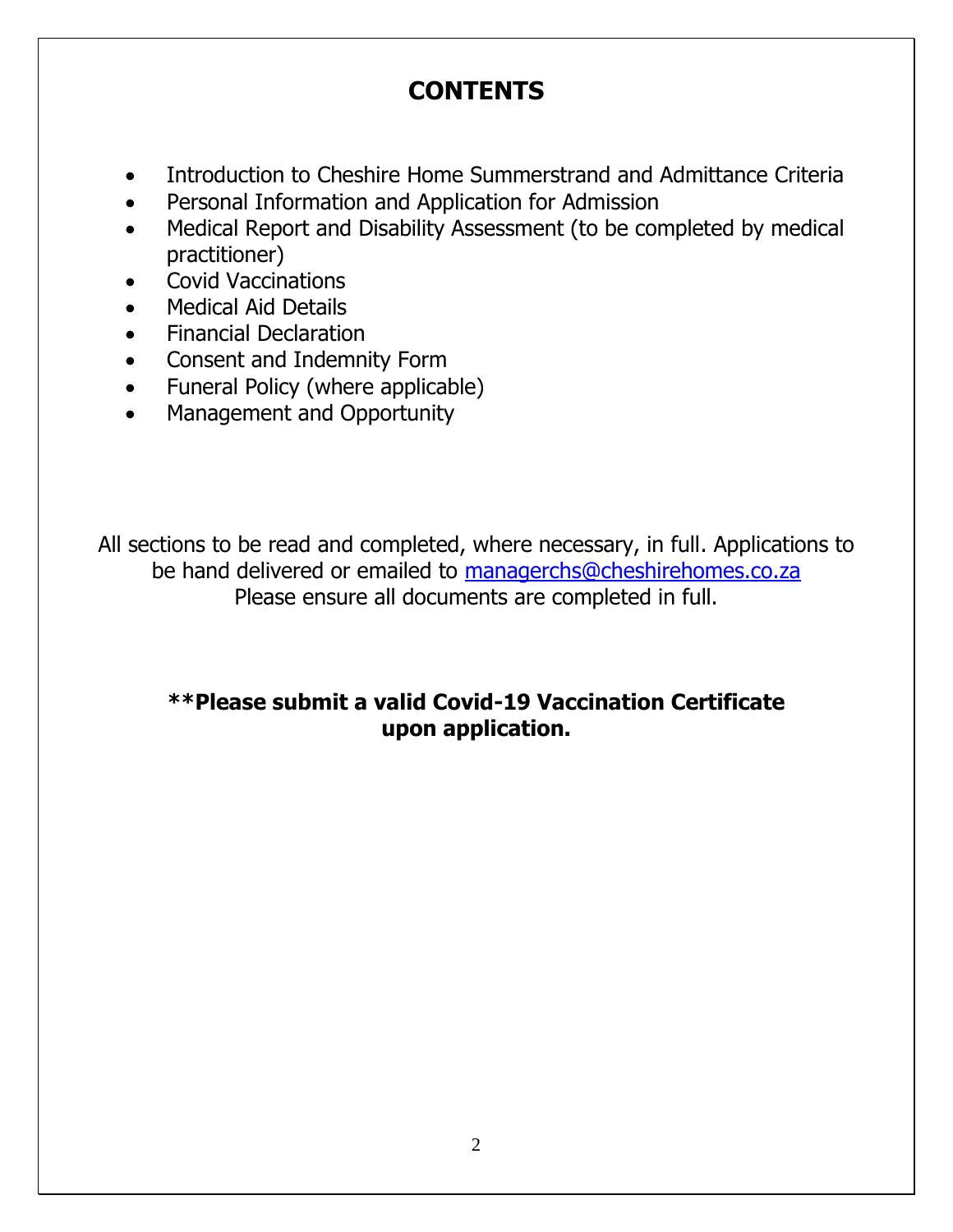## **CHESHIRE HOME SUMMERSTRAND**

**NPO 008 - 314 P O BOX 13148**

 **HUMEWOOD 6013 041 583 2183 041 583 5348 (fax) [managerchs@cheshirehomes.co.za](mailto:managerchs@cheshirehomes.co.za)**

### **Introduction and Admittance Criteria**

Cheshire Home Summerstrand is a member of an international organisation. It is one of 17 residential homes for disabled persons in South Africa. Our Home was opened in 1975 and today has 57 permanent residents and 3 day care residents. It has as one of it's aims the provision of full residential care and services to people with severe permanent physical disabilities. The Home also offers independent living opportunities.

The Home always strives to provide quality care, support, and opportunity to disabled persons in the Home and within the mainstream of society.

Admission to a Cheshire Home is by voluntary application and acceptance is fully at the discretion of the Home Management Committee.

The Home is managed to be a homely environment where family and friends are important.

#### **Admission Criteria**

To be eligible for admission to Cheshire Home Summerstrand the applicant must:

- o be a **physically** disabled person
- $\circ$  be between the ages 18 to 55
- o have **financial support** that is able to afford accommodation costs. The full cost for a resident, an amount of **R 8 000** (as of January 2022) per month, is required. Proof of financial support is required, and the financial declaration is to be completed.
- $\circ$  be able to socialise with other residents
- $\circ$  be willing to abide by the Home Rules and Regulations.
- $\circ$  be prepared to assist in fundraising and the promotion of Cheshire Home Summerstrand (resident and family)
- o Medical Certificate must be attached to this document

#### **Operational and Management Structure**

Cheshire Home Summerstrand has a **Home Management Committee and Finance Committee**  which is fully responsible for the overseeing management of all aspects of the Home. Volunteers and residents are elected to serve on the Home Management Committee.

Duly appointed staff are responsible for the day-to-day management and operations of the Home. A Home Manager, appointed by the Home Management Committee, is the most senior member of staff. Nursing and Care Givers make up most of the staff contingency.

Residents elect a **Residents' Committee** who is expected to play a leading role in Home Management matters.

#### **Home Rules**

Home rules are designed to protect the rights of residents, staff, volunteers and Cheshire Home Summerstrand. These rules are reviewed from time to time to ensure they remain relevant. On acceptance a **"Contract Agreement"** will be drawn up and signed by both parties (Applicant and Home).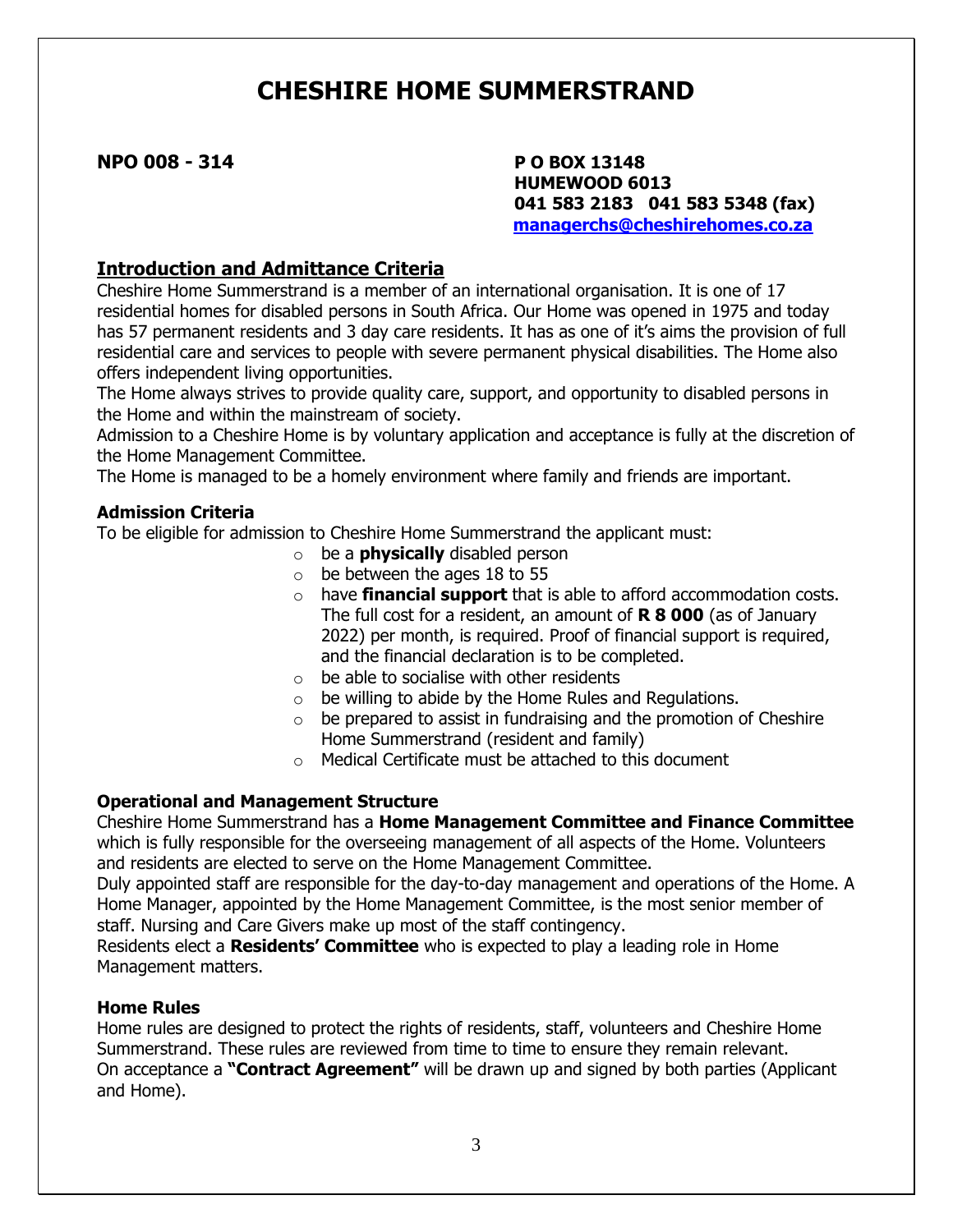### **CHESHIRE HOME SUMMERSTRAND**

### **APPLICATION FOR ADMISSION**

(to be completed by applicant or representative)

| 1  | <b>Surname:</b>                 | <u> 1989 - Johann John Stone, markin film yn y brenin y brenin y brenin y brenin y brenin y brenin y brenin y br</u>  |                     |
|----|---------------------------------|-----------------------------------------------------------------------------------------------------------------------|---------------------|
| 2  | <b>Christian Names:</b>         |                                                                                                                       |                     |
| 3  | <b>Present Address:</b>         |                                                                                                                       |                     |
|    |                                 |                                                                                                                       |                     |
|    |                                 | and the control of the control of the control of the control of the control of the control of the control of the      |                     |
|    |                                 |                                                                                                                       |                     |
| 4  |                                 | <b>Current Residence</b> (please indicate by means of a X)                                                            |                     |
|    | $\Box$                          | Own Home                                                                                                              |                     |
|    | П                               | Living with family / relatives                                                                                        |                     |
|    | П                               | <b>Boarding Institution</b>                                                                                           |                     |
|    | $\Box$                          |                                                                                                                       |                     |
| 5  | <b>Date of Birth:</b>           |                                                                                                                       |                     |
| 6  | <b>Identity Number:</b>         | <u> 1989 - Jan James James Barnett, martin de la populación de la propia de la propia de la propia de la propia d</u> | (attach copy of ID) |
| 7  | <b>Gender:</b>                  |                                                                                                                       |                     |
| 8  | <b>Marital Status:</b>          |                                                                                                                       |                     |
| 9  | <b>Home Language:</b>           |                                                                                                                       |                     |
| 10 | <b>Religion:</b>                | <u> 1980 - Johann John Stein, marwolaethau (b. 1980)</u>                                                              |                     |
| 11 | <b>Education and Schooling:</b> |                                                                                                                       |                     |
|    | Highest level attained          |                                                                                                                       |                     |
|    | Name of school / institution    | <u> 2000 - Jan Barat, martin da basar da basar da basar da basar da basar da basar da basar da basar da basar da</u>  |                     |
| 12 | <b>Occupation:</b>              |                                                                                                                       |                     |
|    | Previous Occupation             |                                                                                                                       |                     |
|    | <b>Present Occupation</b>       |                                                                                                                       |                     |
|    | Name of Employer                |                                                                                                                       |                     |
|    |                                 |                                                                                                                       |                     |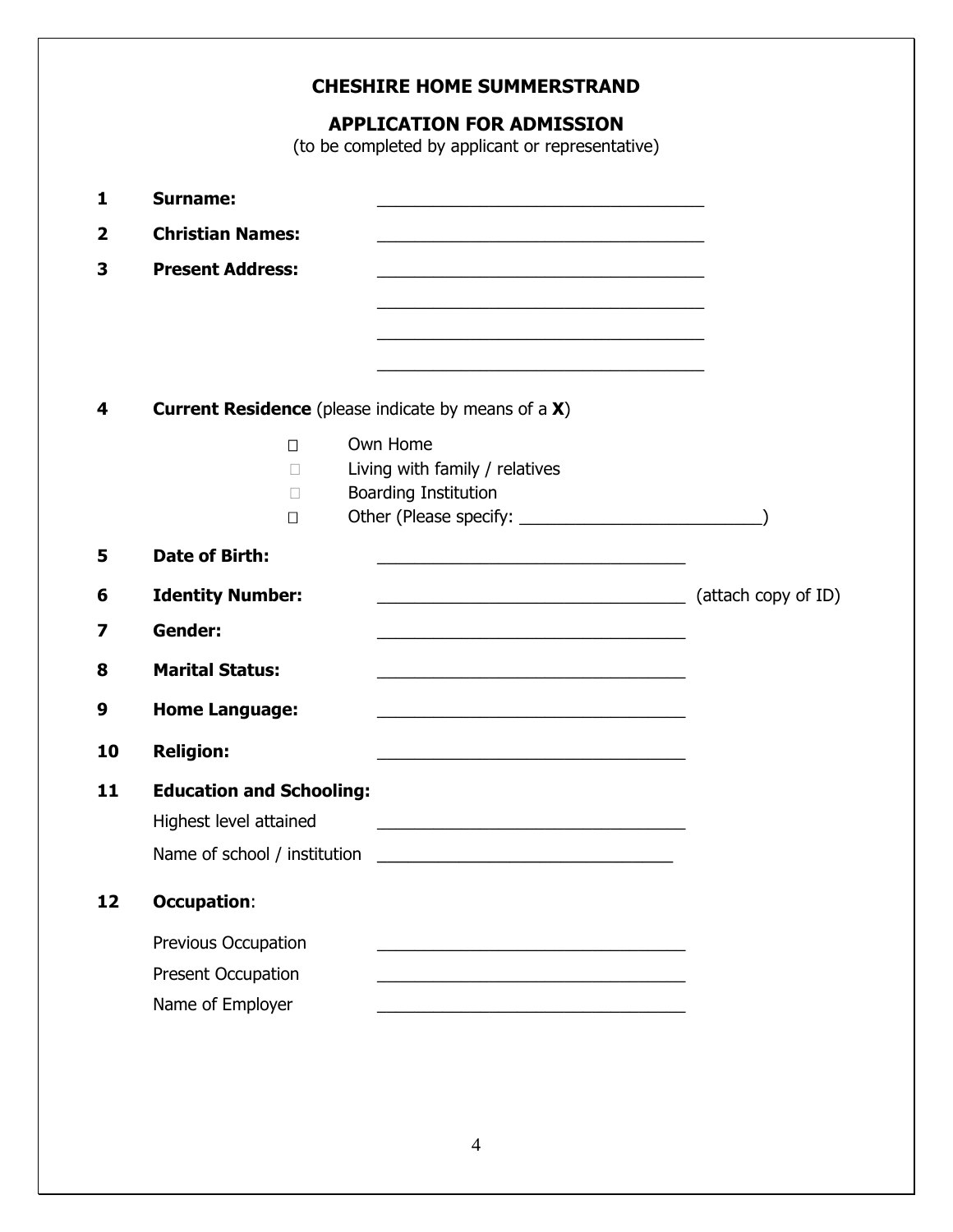| <b>Name</b> | <b>Address</b>                                                                    | <b>Relationship</b>                                                                                                   | <b>Tel No</b> | <b>Email</b> |
|-------------|-----------------------------------------------------------------------------------|-----------------------------------------------------------------------------------------------------------------------|---------------|--------------|
|             |                                                                                   |                                                                                                                       |               |              |
|             | Certification of State Pension (please attach copy of state pension registration) |                                                                                                                       |               |              |
| 14.1        | Reference number of pension, verified from the letter of authority                |                                                                                                                       |               |              |
| 14.2        |                                                                                   |                                                                                                                       |               |              |
|             | Funeral Policy (if no policy, please complete funeral policy info attached)       |                                                                                                                       |               |              |
| 15.1        |                                                                                   |                                                                                                                       |               |              |
| 15.2        | Policy Number                                                                     | <u> 1989 - Johann Harry Harry Harry Harry Harry Harry Harry Harry Harry Harry Harry Harry Harry Harry Harry Harry</u> |               |              |
| 15.3        |                                                                                   |                                                                                                                       |               |              |
| Will        |                                                                                   |                                                                                                                       |               |              |
| 16.1        | Have you made a will? Yes / No                                                    |                                                                                                                       |               |              |
| 16.2        | If Yes, where is it lodged and who are the executors?                             |                                                                                                                       |               |              |
| 16.3        | If No will in place, the matter will be discussed and finalised on acceptance.    |                                                                                                                       |               |              |
|             | <b>Motivation for Admission</b>                                                   |                                                                                                                       |               |              |
|             | State briefly why you are seeking admittance to Cheshire Home Summerstrand        |                                                                                                                       |               |              |
|             |                                                                                   |                                                                                                                       |               |              |
|             |                                                                                   |                                                                                                                       |               |              |
|             |                                                                                   |                                                                                                                       |               |              |
|             |                                                                                   |                                                                                                                       |               |              |
|             |                                                                                   |                                                                                                                       |               |              |
|             |                                                                                   |                                                                                                                       |               |              |
|             |                                                                                   |                                                                                                                       |               |              |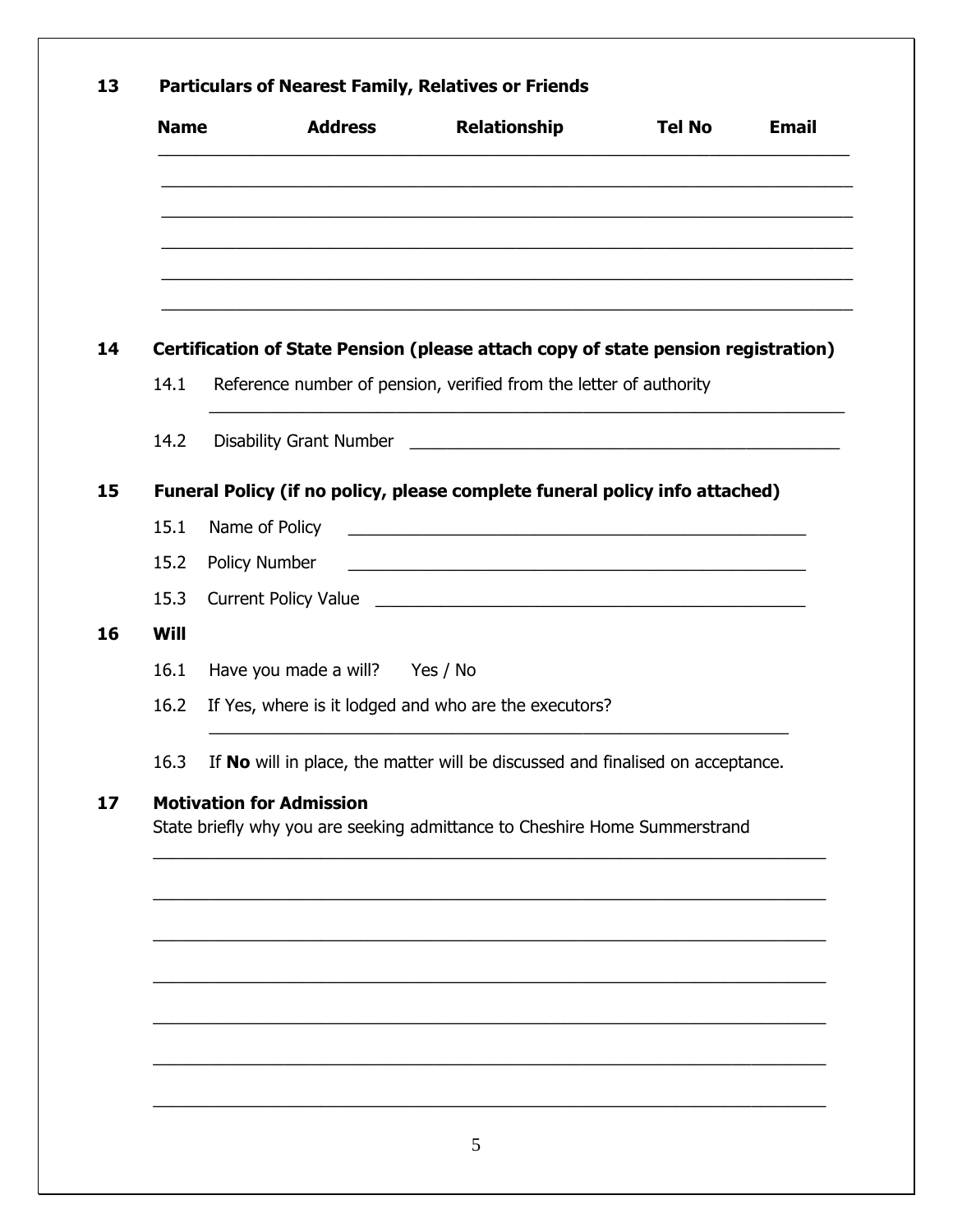### **18 Declaration**

To be made by applicant seeking admission to Cheshire Home Summerstrand

**"I hereby declare that, to the best of my knowledge, the particulars furnished in this application form are true and correct. I have read the guidelines and understand that I shall be expected to participate fully, to the best of my ability, in various activities and opportunities offered by the Home. I undertake furthermore to abide by the rules and standards that have been determined by Cheshire Home Summerstrand"**

Signature of Applicant: \_\_\_\_\_\_\_\_\_\_\_\_\_\_\_\_\_\_\_\_\_\_\_\_\_ Date: \_\_\_\_\_\_\_\_\_\_\_\_\_\_\_\_\_\_\_

### **CHESHIRE HOME SUMMERSTRAND**

### **MEDICAL REPORT**

### **Please note:**

- $\circ$  This section is to be completed by the applicant's Doctor
- $\circ$  The Doctor is requested to acquaint him/herself with the requirements for admission to Cheshire Home Summerstrand to so ensure the applicant is a suitable candidate

### **Admission criteria**

- 1 Cheshire Home Summerstrand accommodates adults with physical disability
- 2 The following conditions are excluded:
	- o persons requiring permanent hospitalisation who are chronically sick
	- o persons suffering from infectious disease
	- $\circ$  persons with a mental disorder
	- o persons under 18 and over 55 years of age
- 3 The applicant is responsible for any costs relating to completion of this report.

#### **Report**

**1 Name of Applicant**: \_\_\_\_\_\_\_\_\_\_\_\_\_\_\_\_\_\_\_\_\_\_\_\_\_\_\_\_\_\_\_\_\_\_\_\_\_\_\_\_\_\_\_\_\_\_\_\_\_\_\_

#### **2 Diagnosis:**

(a) Full details of condition causing disability (history and symptoms)

 $\overline{\phantom{a}}$  , and the contribution of the contribution of the contribution of the contribution of the contribution of the contribution of the contribution of the contribution of the contribution of the contribution of the

 $\frac{1}{2}$  ,  $\frac{1}{2}$  ,  $\frac{1}{2}$  ,  $\frac{1}{2}$  ,  $\frac{1}{2}$  ,  $\frac{1}{2}$  ,  $\frac{1}{2}$  ,  $\frac{1}{2}$  ,  $\frac{1}{2}$  ,  $\frac{1}{2}$  ,  $\frac{1}{2}$  ,  $\frac{1}{2}$  ,  $\frac{1}{2}$  ,  $\frac{1}{2}$  ,  $\frac{1}{2}$  ,  $\frac{1}{2}$  ,  $\frac{1}{2}$  ,  $\frac{1}{2}$  ,  $\frac{1$ 

 $\_$  , and the contribution of the contribution of  $\mathcal{L}_\mathcal{A}$  , and the contribution of  $\mathcal{L}_\mathcal{A}$  , and the contribution of  $\mathcal{L}_\mathcal{A}$ 

\_\_\_\_\_\_\_\_\_\_\_\_\_\_\_\_\_\_\_\_\_\_\_\_\_\_\_\_\_\_\_\_\_\_\_\_\_\_\_\_\_\_\_\_\_\_\_\_\_\_\_\_\_\_\_\_\_\_\_\_\_\_

\_\_\_\_\_\_\_\_\_\_\_\_\_\_\_\_\_\_\_\_\_\_\_\_\_\_\_\_\_\_\_\_\_\_\_\_\_\_\_\_\_\_\_\_\_\_\_\_\_\_\_\_\_\_\_\_\_\_\_\_\_\_

\_\_\_\_\_\_\_\_\_\_\_\_\_\_\_\_\_\_\_\_\_\_\_\_\_\_\_\_\_\_\_\_\_\_\_\_\_\_\_\_\_\_\_\_\_\_\_\_\_\_\_\_\_\_\_\_\_\_\_\_\_\_

#### (b) Any other condition:

\_\_\_\_\_\_\_\_\_\_\_\_\_\_\_\_\_\_\_\_\_\_\_\_\_\_\_\_\_\_\_\_\_\_\_\_\_\_\_\_\_\_\_\_\_\_\_\_\_\_\_\_\_\_\_\_\_\_\_\_\_\_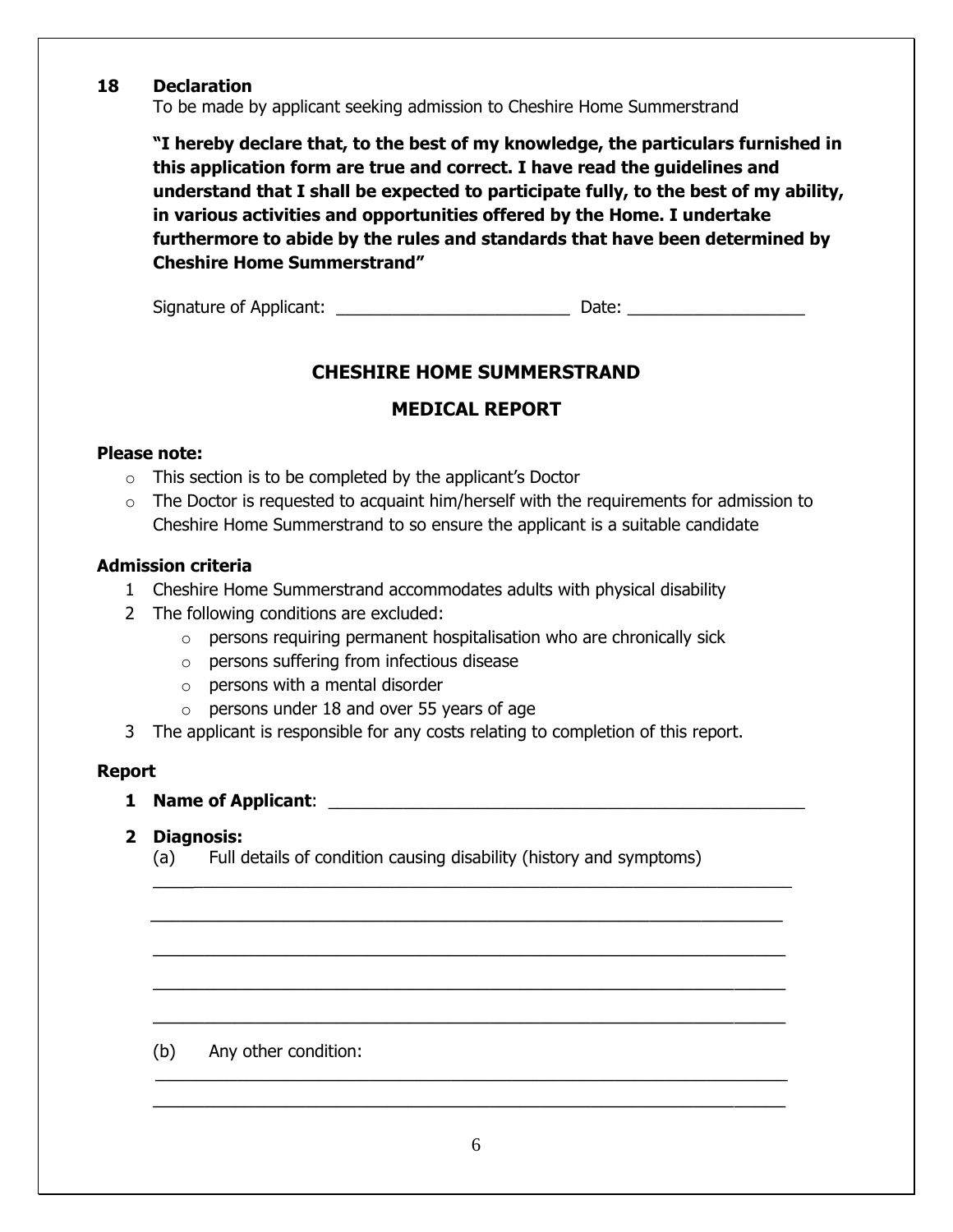**3 Present treatment** (please specify name of practice/hospital and any reference numbers)

\_\_\_\_\_\_\_\_\_\_\_\_\_\_\_\_\_\_\_\_\_\_\_\_\_\_\_\_\_\_\_\_\_\_\_\_\_\_\_\_\_\_\_\_\_\_\_\_\_\_\_\_\_\_\_\_\_ \_\_\_\_\_\_\_\_\_\_\_\_\_\_\_\_\_\_\_\_\_\_\_\_\_\_\_\_\_\_\_\_\_\_\_\_\_\_\_\_\_\_\_\_\_\_\_\_\_\_\_\_\_\_\_\_\_ \_\_\_\_\_\_\_\_\_\_\_\_\_\_\_\_\_\_\_\_\_\_\_\_\_\_\_\_\_\_\_\_\_\_\_\_\_\_\_\_\_\_\_\_\_\_\_\_\_\_\_\_\_\_\_\_\_

 $\_$  , and the set of the set of the set of the set of the set of the set of the set of the set of the set of the set of the set of the set of the set of the set of the set of the set of the set of the set of the set of th \_\_\_\_\_\_\_\_\_\_\_\_\_\_\_\_\_\_\_\_\_\_\_\_\_\_\_\_\_\_\_\_\_\_\_\_\_\_\_\_\_\_\_\_\_\_\_\_\_\_\_\_\_\_\_\_\_

\_\_\_\_\_\_\_\_\_\_\_\_\_\_\_\_\_\_\_\_\_\_\_\_\_\_\_\_\_\_\_\_\_\_\_\_\_\_\_\_\_\_\_\_\_\_\_\_\_\_\_\_\_\_\_\_\_\_ \_\_\_\_\_\_\_\_\_\_\_\_\_\_\_\_\_\_\_\_\_\_\_\_\_\_\_\_\_\_\_\_\_\_\_\_\_\_\_\_\_\_\_\_\_\_\_\_\_\_\_\_\_\_\_\_\_\_

\_\_\_\_\_\_\_\_\_\_\_\_\_\_\_\_\_\_\_\_\_\_\_\_\_\_\_\_\_\_\_\_\_\_\_\_\_\_\_\_\_\_\_\_\_\_\_\_\_\_\_\_\_\_\_\_\_\_ \_\_\_\_\_\_\_\_\_\_\_\_\_\_\_\_\_\_\_\_\_\_\_\_\_\_\_\_\_\_\_\_\_\_\_\_\_\_\_\_\_\_\_\_\_\_\_\_\_\_\_\_\_\_\_\_\_\_

\_\_\_\_\_\_\_\_\_\_\_\_\_\_\_\_\_\_\_\_\_\_\_\_\_\_\_\_\_\_\_\_\_\_\_\_\_\_\_\_\_\_\_\_\_\_\_\_\_\_\_\_\_\_\_\_\_\_

\_\_\_\_\_\_\_\_\_\_\_\_\_\_\_\_\_\_\_\_\_\_\_\_\_\_\_\_\_\_\_\_\_\_\_\_\_\_\_\_\_\_\_\_\_\_\_\_\_\_\_\_\_\_\_\_\_\_

\_\_\_\_\_\_\_\_\_\_\_\_\_\_\_\_\_\_\_\_\_\_\_\_\_\_\_\_\_\_\_\_\_\_\_\_\_\_\_\_\_\_\_\_\_\_\_\_\_\_\_\_\_\_\_\_\_\_ \_\_\_\_\_\_\_\_\_\_\_\_\_\_\_\_\_\_\_\_\_\_\_\_\_\_\_\_\_\_\_\_\_\_\_\_\_\_\_\_\_\_\_\_\_\_\_\_\_\_\_\_\_\_\_\_\_\_

\_\_\_\_\_\_\_\_\_\_\_\_\_\_\_\_\_\_\_\_\_\_\_\_\_\_\_\_\_\_\_\_\_\_\_\_\_\_\_\_\_\_\_\_\_\_\_\_\_\_\_\_\_\_\_\_\_\_\_

#### **4 General Examination**

- (a) General; physical and nutritional state
- (b) Respiratory System
- (c) Cardiovascular System

(d) Blood Pressure (to be taken in all cases)

(e) Genito-Urinary System (urine to be tested in all cases)

(f) Digestive and other Abdominal Systems

(g) Is applicant free from infectious and contagious diseases?

(h) Any loss of sensory ability

o Hearing \_\_\_\_\_\_\_\_\_\_\_\_\_\_\_\_\_\_\_\_\_\_\_\_\_\_\_\_\_\_\_\_\_\_\_\_\_\_\_\_\_\_\_\_\_\_

\_\_\_\_\_\_\_\_\_\_\_\_\_\_\_\_\_\_\_\_\_\_\_\_\_\_\_\_\_\_\_\_\_\_\_\_\_\_\_\_\_\_\_\_\_\_\_\_\_\_\_\_\_\_\_\_\_\_

 $\circ$  Sight

(i) Mental Condition (Particular reference must here be made to any mental disability arising from the physical disability and any marked mental retardation)

(j) Bowel and Bladder Control

- o Normal
- o Use of Catheter
- o Other Urinary Device
- o Special Bowel Movement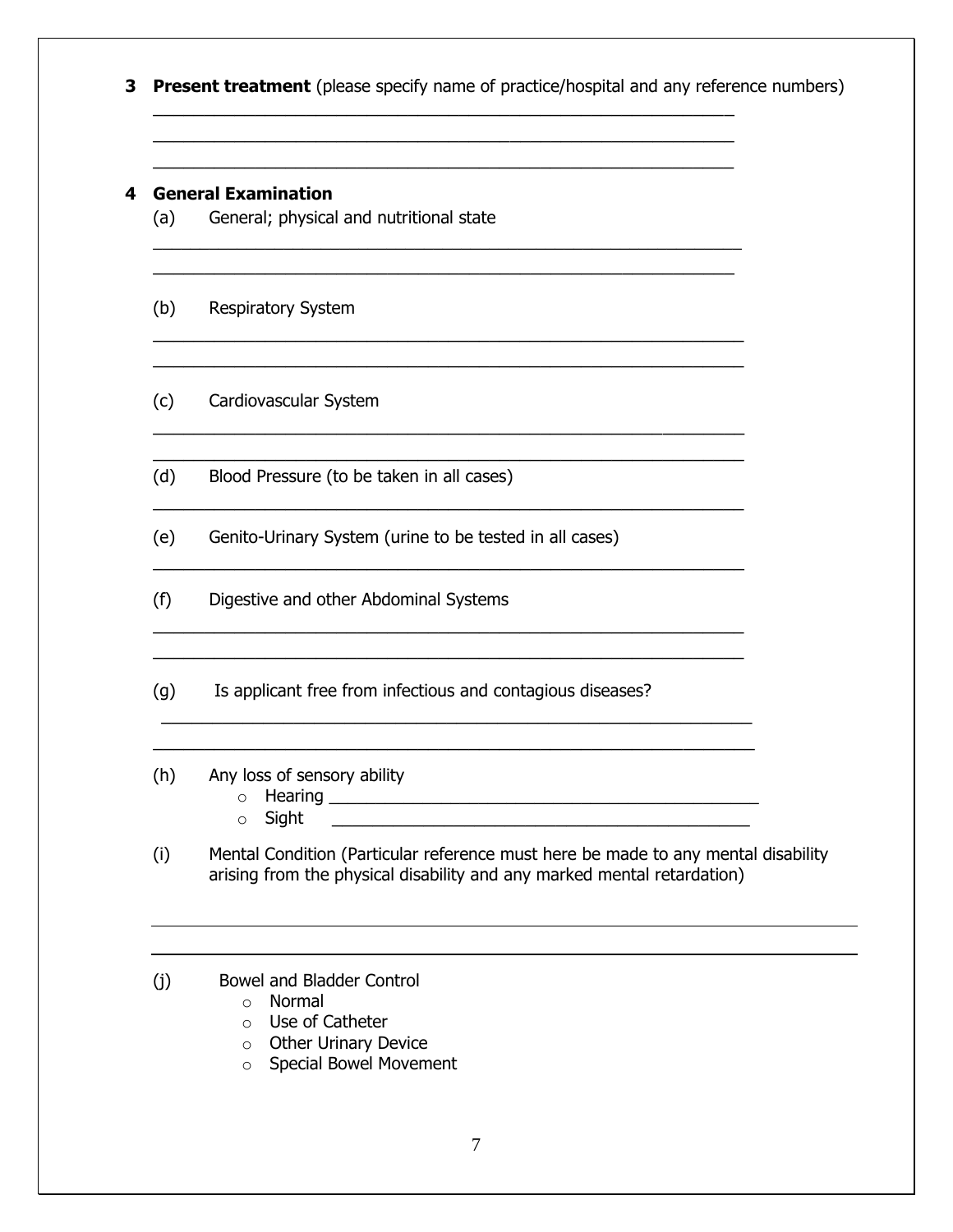### **5 Degree of Independence** (please specify)

- (a) Mobility (please specify)
	- o Moves without any appliance
	- $\circ$  Uses a Wheelchair self propelling / needs to be pushed

 $\_$  , and the set of the set of the set of the set of the set of the set of the set of the set of the set of the set of the set of the set of the set of the set of the set of the set of the set of the set of the set of th

 $\_$ 

 $\_$  , and the set of the set of the set of the set of the set of the set of the set of the set of the set of the set of the set of the set of the set of the set of the set of the set of the set of the set of the set of th

 $\_$ 

 $\_$  , and the set of the set of the set of the set of the set of the set of the set of the set of the set of the set of the set of the set of the set of the set of the set of the set of the set of the set of the set of th

 $\_$  , and the set of the set of the set of the set of the set of the set of the set of the set of the set of the set of the set of the set of the set of the set of the set of the set of the set of the set of the set of th

\_\_\_\_\_\_\_\_\_\_\_\_\_\_\_\_\_\_\_\_\_\_\_\_\_\_\_\_\_\_\_\_\_\_\_\_\_\_\_\_\_\_\_\_\_\_\_\_\_\_\_\_\_\_\_\_\_\_\_\_\_\_\_

\_\_\_\_\_\_\_\_\_\_\_\_\_\_\_\_\_\_\_\_\_\_\_\_\_\_\_\_\_\_\_\_\_\_\_\_\_\_\_\_\_\_\_\_\_\_\_\_\_\_\_\_\_\_\_\_\_\_\_\_\_\_\_

\_\_\_\_\_\_\_\_\_\_\_\_\_\_\_\_\_\_\_\_\_\_\_\_\_\_\_\_\_\_\_\_\_\_\_\_\_\_\_\_\_\_\_\_\_\_\_\_\_\_\_\_\_\_\_\_\_\_\_\_\_\_\_

- o Crutches
- o Any other appliance (please specify) \_\_\_\_\_\_\_\_\_\_\_\_\_\_\_\_\_\_
- (b) Bathing / Toilet (please specify)
	- o Independent
	- o Needs assistance
	- o Has to be bathed and toileted
- (c) Feeding (please specify)
	- o Independent
	- o Needs assistance
	- o Has to be fed

(c) Dressing (please specify)

- o Independent
- o Needs assistance
- o Has to be dressed

**6** List of Current Medication being taken:

**7** General Remarks

**Name of Medical Practitioner:** \_\_\_\_\_\_\_\_\_\_\_\_\_\_\_\_\_\_\_\_\_\_\_\_\_\_ **Place:** \_\_\_\_\_\_\_\_\_\_\_\_\_\_\_

**Signature:** \_\_\_\_\_\_\_\_\_\_\_\_\_\_\_\_\_\_\_\_\_\_\_\_\_\_\_\_\_\_\_\_\_\_\_ **Date:** \_\_\_\_\_\_\_\_\_\_\_\_\_\_\_\_\_\_\_\_\_\_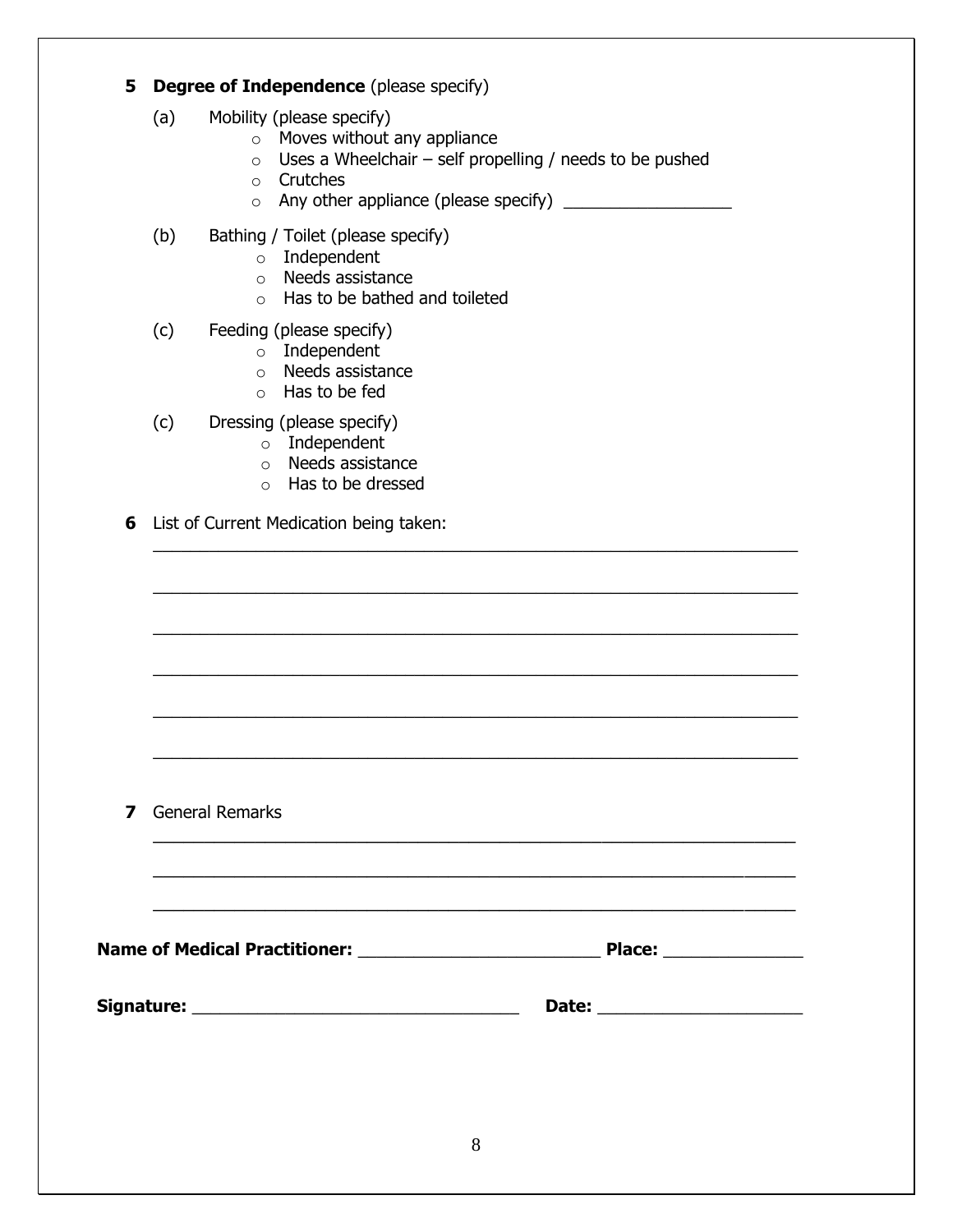### **MEDICAL AID DETAILS**

|                                                           | <b>is / is not</b> on a medical aid.                                                                                                                                                               |
|-----------------------------------------------------------|----------------------------------------------------------------------------------------------------------------------------------------------------------------------------------------------------|
| If applicable, please complete the following information: |                                                                                                                                                                                                    |
| <b>Medical Aid:</b>                                       |                                                                                                                                                                                                    |
| Plan:                                                     |                                                                                                                                                                                                    |
| <b>Med Aid No:</b>                                        | <u> 1989 - Johann John Stein, marwolaeth a bhannaich an t-Amhair an t-Amhair an t-Amhair an t-Amhair an t-Amhair a</u>                                                                             |
|                                                           |                                                                                                                                                                                                    |
|                                                           |                                                                                                                                                                                                    |
| <b>Contact No:</b>                                        | <u> 1989 - Johann John Stone, mars eta bat eta bat eta bat eta bat ez arteko errestan zituen erroman zituen err</u>                                                                                |
|                                                           | I hereby acknowledge that all private medical costs and levies are payable by myself, and that<br>Cheshire Home Summerstrand will not be held liable for any medical aid / medical / private costs |

In the event of no medical aid cover, Walmer Clinic will be used for doctor visits and the issue of medicine.

No medical aid covered residents will be allowed to receive treatment from Government Facilities as per their rules and regulations.

**Signed: \_\_\_\_\_\_\_\_\_\_\_\_\_\_\_\_\_\_\_\_\_\_\_\_\_\_\_\_\_\_\_\_ Date: \_\_\_\_\_\_\_\_\_\_\_\_\_\_\_\_\_\_**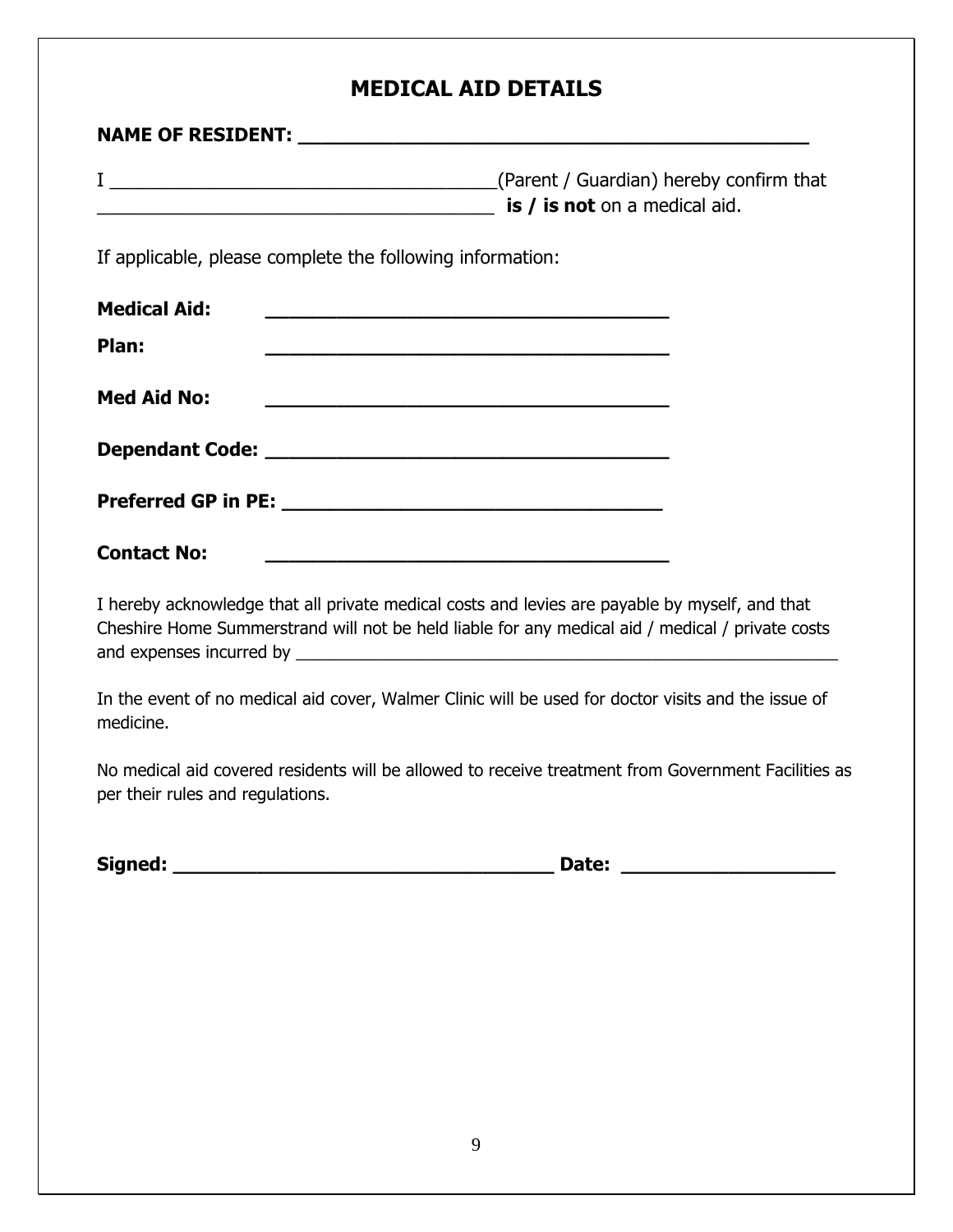### **FINANCIAL DECLARATION**

|    | <b>NAME OF APPLICANT:</b><br><b>PARENT / GUARDIAN:</b><br>PRESENT MONTHLY INCOME OF APPLICANT, AS FOLLOWS: |                                                                                                                                                                                                                                                                                                                                      |                |
|----|------------------------------------------------------------------------------------------------------------|--------------------------------------------------------------------------------------------------------------------------------------------------------------------------------------------------------------------------------------------------------------------------------------------------------------------------------------|----------------|
|    | 1. Disability Grant                                                                                        | R and $\overline{R}$ and $\overline{R}$ and $\overline{R}$ and $\overline{R}$ and $\overline{R}$ and $\overline{R}$ and $\overline{R}$ and $\overline{R}$ and $\overline{R}$ and $\overline{R}$ and $\overline{R}$ and $\overline{R}$ and $\overline{R}$ and $\overline{R}$ and $\overline{R}$ and $\overline{R}$ and $\overline{R}$ |                |
|    | 2. Civil/WCA Pension                                                                                       |                                                                                                                                                                                                                                                                                                                                      |                |
|    | 3. Int on investments                                                                                      |                                                                                                                                                                                                                                                                                                                                      |                |
|    | 4. Rental from property R                                                                                  |                                                                                                                                                                                                                                                                                                                                      |                |
| 5. | Other income                                                                                               | $R \sim$                                                                                                                                                                                                                                                                                                                             | please specify |

### **I hereby declare the above information to be true and correct.**

I hereby commit to paying an amount of R\_\_\_\_\_\_\_\_\_\_\_ **per month** towards the accommodation and care for the applicant \_\_\_\_\_\_\_\_\_\_\_\_\_\_\_\_\_\_\_\_\_\_\_\_\_\_\_\_\_\_. This will be transferred on a monthly basis to Cheshire Home Summerstrand. An annual increase of 5% will be instituted at the beginnning of each calender year. An invoice will be generated and sent to you via email on a monthly basis. **Please supply email address below:**

#### **PLEASE SELECT METHOD OF PAYMENT FOR THE ABOVE MENTIONED COMMITTED AMOUNT:**

**\_\_\_\_\_\_\_\_\_\_\_\_\_\_\_\_\_\_\_\_\_\_\_\_\_\_\_\_\_\_\_\_\_\_\_\_\_\_\_\_\_\_\_\_\_\_\_\_\_\_\_\_\_\_\_\_\_\_\_\_\_\_\_\_\_\_\_\_\_\_\_\_\_\_\_\_**

 $\overline{a}$ 

DEBIT ORDER STOP ORDER DIRECT DEPOSIT  $\Box$  EFT.

#### **BANKING DETAILS:**

**CHESHIRE HOME SUMMERSTRAND NEDBANK CURRENT ACCOUNT ACCOUNT NUMBER: 1212 03 22 33 BRANCH CODE: 121 -217 REFERENCE: NAME OF RESIDENT**

| <b>SIGNED:</b>    | <b>DATE:</b>      |  |
|-------------------|-------------------|--|
| <b>WITNESS 1:</b> | <b>WITNESS 2:</b> |  |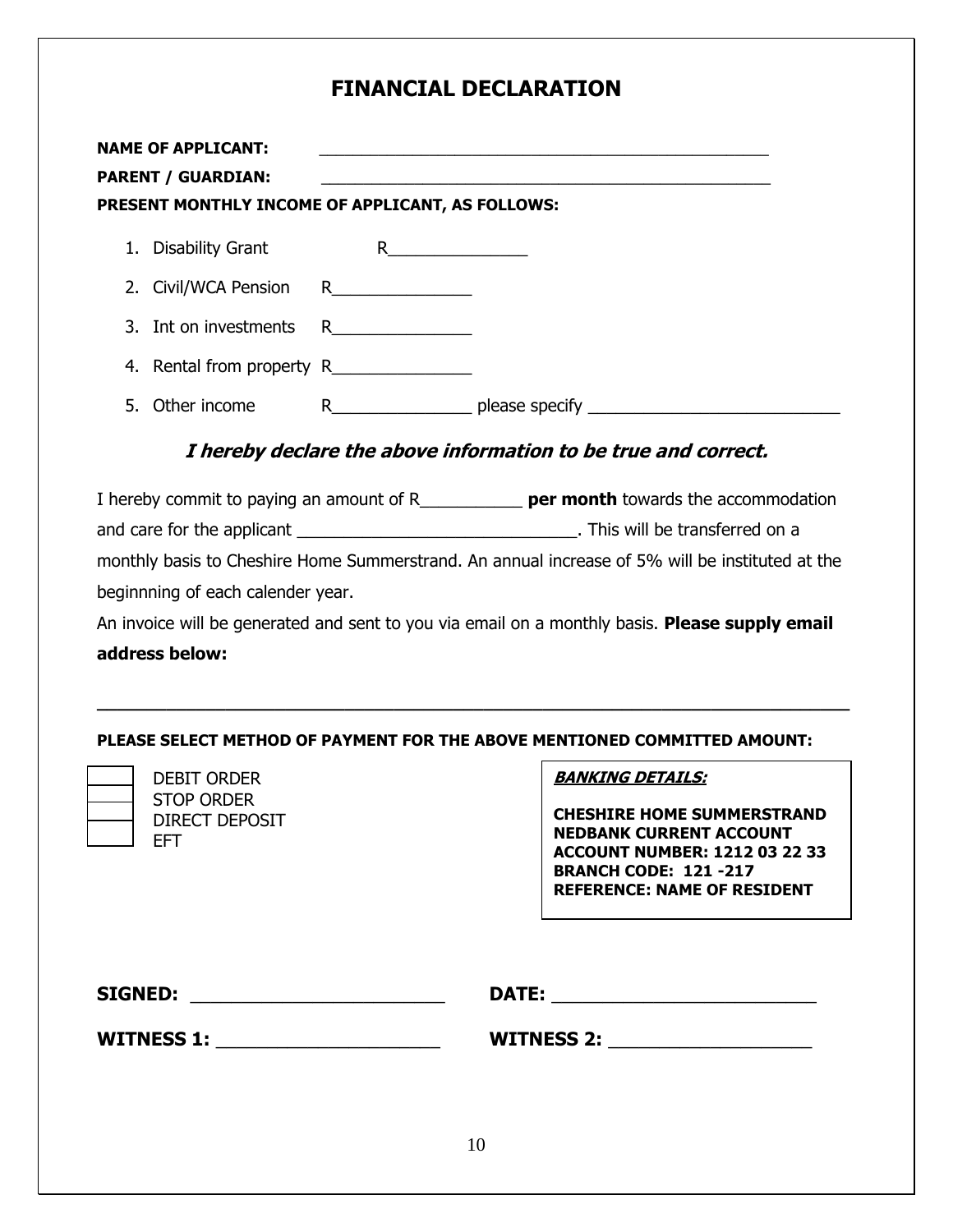### **CONSENT AND INDEMNITY**

### **Following admission to**

### **CHESHIRE HOME SUMMERSTRAND**

I \_\_\_\_\_\_\_\_\_\_\_\_\_\_\_\_\_\_\_\_\_\_\_\_\_\_\_\_\_\_\_\_\_\_\_\_\_\_\_\_\_ do hereby agree and accept that I am residing and/or being cared for by Cheshire Home Summerstrand at my request and for my own benefit, convenience and well being.

I agree and accept that neither Cheshire Home Summerstrand nor any of its affiliates, subsidiaries, agents, officials, attendants, consultants or volunteers shall be liable in any way for any injury, harm or loss suffered by me through any cause whatsoever whilst I am resident at and being cared for by Cheshire Home Summerstrand.

Furthermore I hearby idemnify, hold harmless and absolve Cheshire Homes and those mentioned above against any and all claims whatsoever that may arise in respect of any loss, damage or injury to my property or person, or on my death from any cause whatsoever, whilst I am a resident of or being cared for by Cheshire Home Summerstrand.

| <b>SIGNATURE:</b> | <b>WITNESS:</b> |  |  |
|-------------------|-----------------|--|--|
| DATE:             | <b>WITNESS:</b> |  |  |

1. \_\_\_\_\_\_\_\_\_\_\_\_\_\_\_\_\_\_\_\_ \_\_\_\_\_\_\_\_\_\_\_\_\_\_\_\_\_\_\_\_\_\_\_\_\_\_\_\_\_\_

 $\overline{\phantom{a}}$  , and the contract of the contract of the contract of the contract of the contract of the contract of the contract of the contract of the contract of the contract of the contract of the contract of the contrac

 $\frac{1}{\sqrt{2}}$  ,  $\frac{1}{\sqrt{2}}$  ,  $\frac{1}{\sqrt{2}}$  ,  $\frac{1}{\sqrt{2}}$  ,  $\frac{1}{\sqrt{2}}$  ,  $\frac{1}{\sqrt{2}}$  ,  $\frac{1}{\sqrt{2}}$  ,  $\frac{1}{\sqrt{2}}$  ,  $\frac{1}{\sqrt{2}}$  ,  $\frac{1}{\sqrt{2}}$  ,  $\frac{1}{\sqrt{2}}$  ,  $\frac{1}{\sqrt{2}}$  ,  $\frac{1}{\sqrt{2}}$  ,  $\frac{1}{\sqrt{2}}$  ,  $\frac{1}{\sqrt{2}}$ 2. \_\_\_\_\_\_\_\_\_\_\_\_\_\_\_\_\_\_\_\_ \_\_\_\_\_\_\_\_\_\_\_\_\_\_\_\_\_\_\_\_\_\_\_\_\_\_\_\_\_\_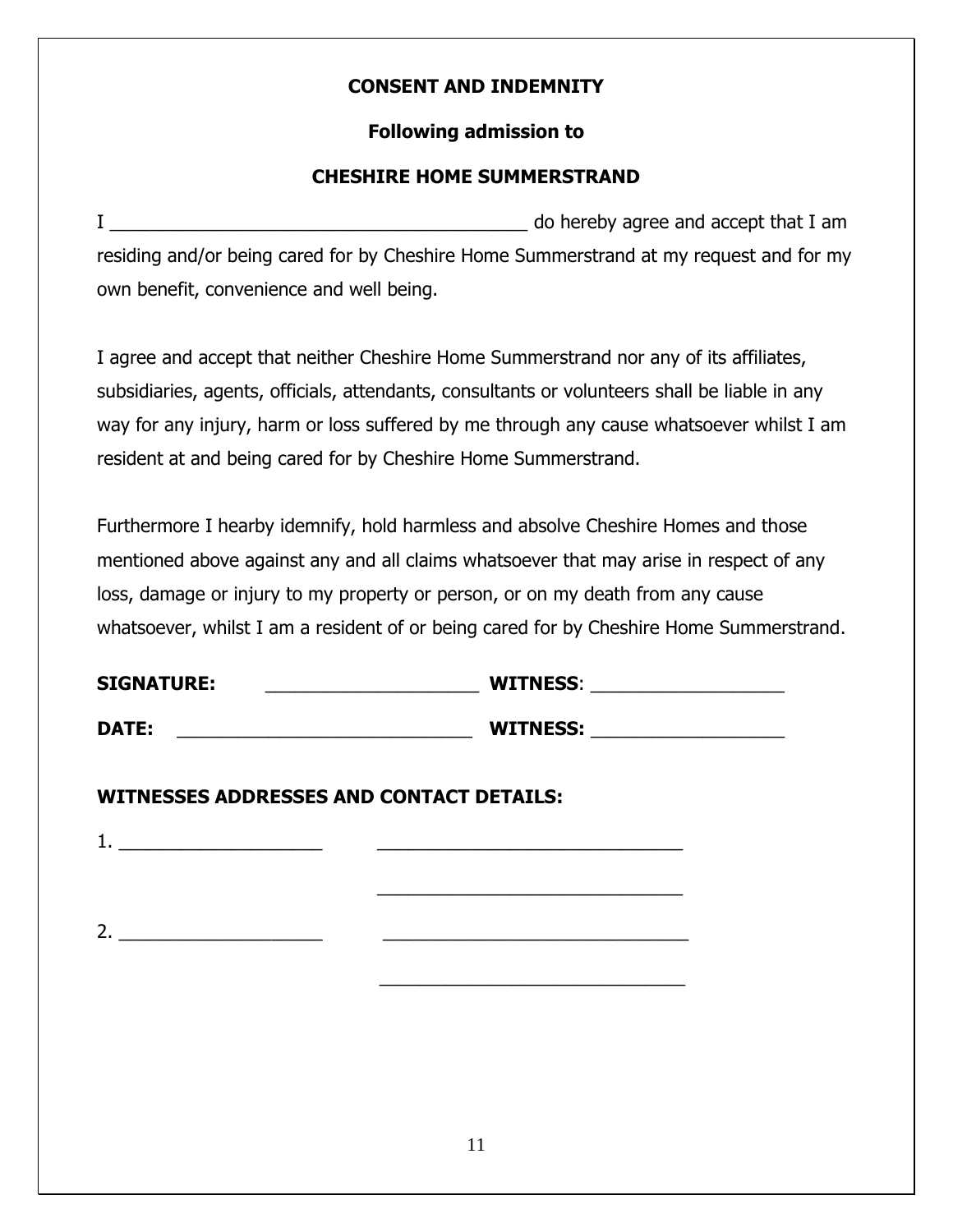## **FUNERAL POLICY**

It is mandatory that all successful applicants have a funeral policy. We will not be held liable for any costs relating to medical / burial / cremation / funeral homes etc. All applicants are to either attach proof of their existing policy or authorize us to take out the policy (paid by the resident) on behalf of the resident.

| 1) Does the resident have a funeral policy?       |  |
|---------------------------------------------------|--|
| 2) If yes, please answer the following questions: |  |
| 2.1) With which company is the policy?            |  |
| 2.2) What is the value of the policy?             |  |
| 2.3) Funeral Home of Choice?                      |  |
| 2.4) Burial / Cremation?                          |  |
| 2.5) Any special requests?                        |  |

If no, please complete the following:

I, \_\_\_\_\_\_\_\_\_\_\_\_\_\_\_\_\_\_\_\_\_\_\_\_\_\_\_\_\_\_\_\_\_\_\_ hereby authorize Cheshire Home Summerstrand to deduct R\_\_\_\_\_\_\_\_\_\_ as a monthly premium for a funeral plan at First Avenue Funeral Home. This money will either be deducted from the pocket money or included in the monthly invoice with the accommodation and care cost.

I hereby declare that any costs incurred by \_\_\_\_\_\_\_\_\_\_\_\_\_\_\_\_\_\_\_\_\_\_\_\_\_\_\_\_\_\_ will be debited to my account. I hereby attach the completed application form for First Avenue Funeral Home.

Signed:

| Date: |  |  |
|-------|--|--|
|       |  |  |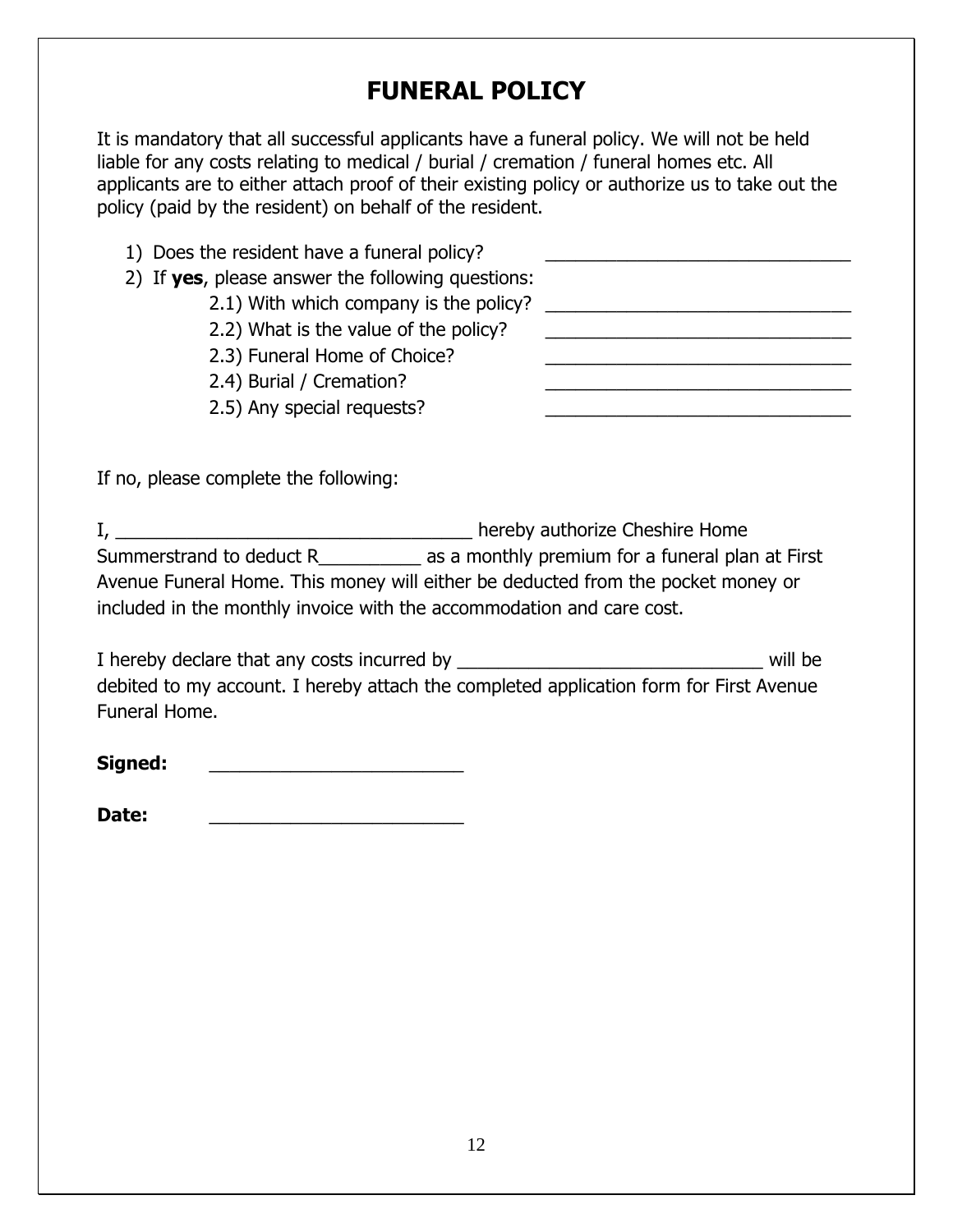### **CHESHIRE HOME SUMMERSTRAND Management and Opportunity**

Cheshire Home Summerstrand is a residential Home able to accommodate 54 adult residents according to the criteria for admission.

### **Management**

The management of Cheshire Home Summerstrand is vested in the:

- **Board of Management**  these are all volunteers from our local community, residents and staff.
- **The Home Manager**
- **The Head of Care**
- **The Finance Manager**
- **The Residents Committee**

### **Staff**

The staff consists of the following categories: Home Manager, Head of Care, Financial Manager, Admin Secretary, Nursing Staff, Care Givers, Laundry staff member, Housekeeping, Maintenance, and a Driver.

We have outsourced the cleaning, laundry and catering components of the Home. It is in your best interest to get to know the staff by name and establish a good relationship with

them and other residents.

### **Mealtimes**

Breakfast - 08h00 Lunch - 12h00 Supper - 16h30 Tea is served at 10h00, 15h00 and 20h00.

### **Facilities**

The "**Quiet Room**" opposite the **Dining Room**, has TV, music, newspapers and books.

For 9 selected residents we offer independent living quarters where each resident has access to his/her own kitchenette and a greater degree of self independence with the responsibility that goes with it. The Home aims to increase this facility.

We have a **hair salon** "**Bella Gwen**" which is run by volunteers on Tuesdays / Wednesdays from 09h00 - 12h00. You may have your hair washed, cut, etc.

Our shops "**The Wot Not Shop**" and "**Clothes Galore**" are open **Monday to Friday**, from **10h00 - 14h00** and sell sweets, cold drinks etc. as well as good second hand bric-a-brac and clothing items. The shops are run by volunteers.

We also have a **physiotherapy room** and residents can choose to receive professional physiotherapy through senior students and staff of the biokinetics department of the university. The room may be booked for private physiotherapy / biokinetics sessions.

In addition we have an **Activity Room** which can be used by the residents. Volunteers are available to assist the residents in these two areas of opportunity.

The Home has a **laundry** where residents' laundry is done on a weekly basis. All clothing must be marked with the resident's name.